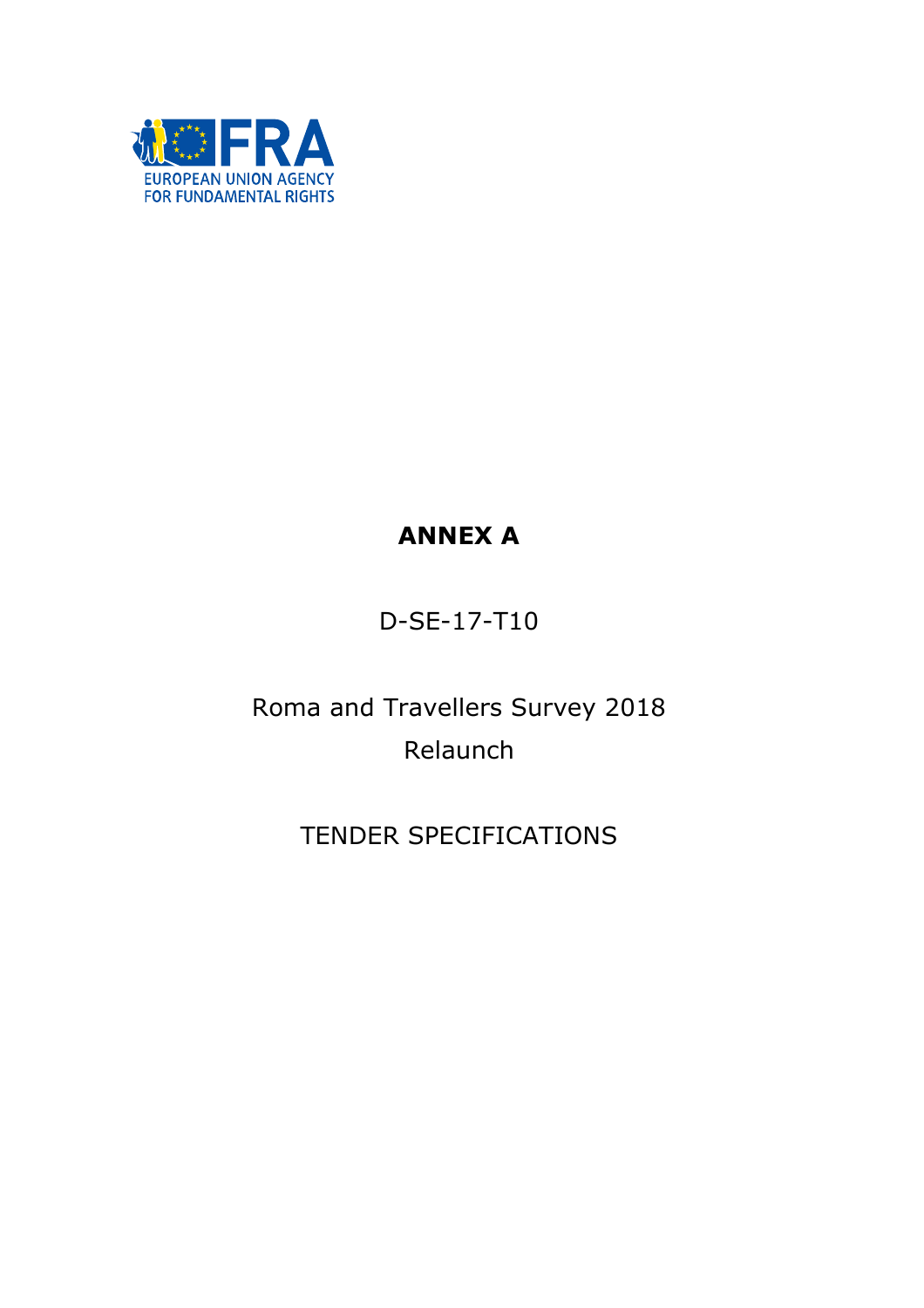### 1. Description of the tender

The overall objective of the contract is the implementation of a nationwide Roma faceto-face survey in six (6) EU Member States as defined in Annex A.1 – Technical Specifications in order to collect comparable data on the living conditions and fundamental rights situation of persons who self-identify as Roma and Travellers. The findings will provide evidence on progress made in Roma integration efforts to EU institutions and Member States and will be used to populate indicators to assist policy makers and other stakeholders in the review of the Europe 2020 strategy.

The contract notice for the present call for tenders was published on 26/10/2017 with reference number 2017/S 206-424390

### 2. Division into lots

This tender is not divided into lots. Submission of a tender for only some of tasks to be performed under the contract will lead to the rejection of the tender.

### 3. Purpose of the tender

The purpose of this invitation to tender is to award a Direct Services contract for the provision of the Roma and Travellers Survey 2018.

### 4. Place of delivery or performance

The place of performance of the tasks shall be the contractor's premises or any other place indicated in Annex A.1 Technical Specifications.

### 5. Duration

The contract(s) resulting from the present call for tenders shall enter into force the date on which it is signed by the last contracting party.

The duration of the performance of the contract must not exceed **twenty-one (21)** months. Performance of the contract starts from the date of entry into force of the contract. The period of performance of the contract may be extended only with the express written agreement of the parties before the expiration of such period.

The performance of the contract is divided into two (2) phases as described in detail in Annex A.1 – Technical Specifications.

Phase 1 shall enter into force on the date the contract is signed by the last contracting party. The decision to initiate Phase 2 lies with the contracting authority and cannot be guaranteed at the time of contract signature. The contractor will be authorised to start implementation of Phase 2 provided that the funding necessary is available in the budget of the contracting authority and upon approval by the contracting authority of the Interim technical report, the interim fieldwork report and interim data set (Deliverable 8) as indicated in Annex A.1 – Technical Specifications. The contracting authority shall inform the contractor about its consent to initiate Phase 2 by a written notice in advance.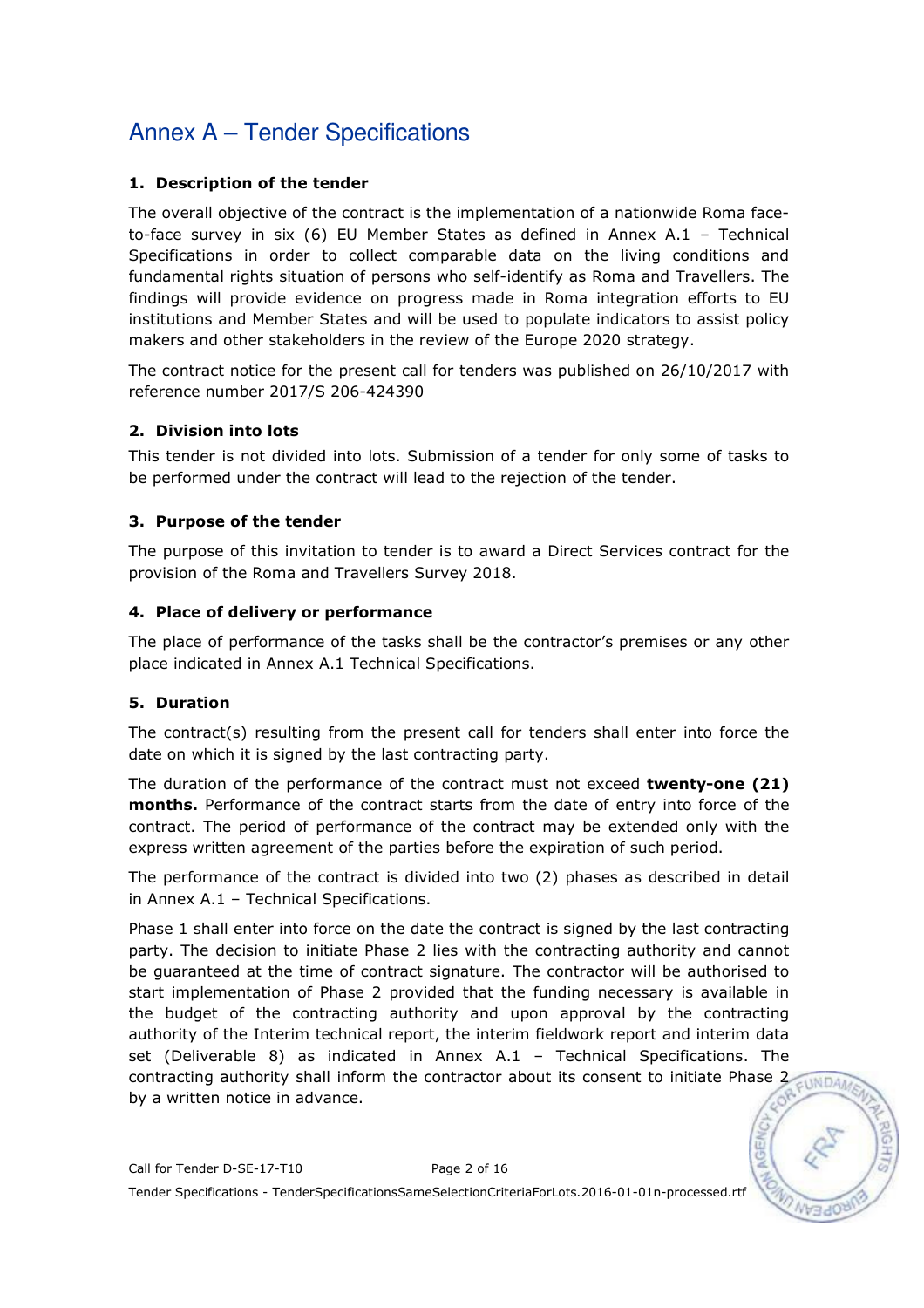### 6. Volume

The maximum estimated contract amount is 2,300,000.00 EUR excluding VAT, divided in phases as follows:

- Phase 1: € 1,400,000.00
- Phase 2: € 900,000.00

The contracting authority may exercise the option to increase the estimated contract amount via negotiated procedure for the provision of additional services with the economic operator to whom the contract is awarded in accordance with Article 134 (1) (e) and 134 (4) of the Rules of Application of the Financial Regulation<sup>1</sup>.

### 7. Contractual conditions

The tenderer should bear in mind the provisions of the draft contract which specifies the rights and obligations of the contractor, particularly those on payments, performance of the contract, retention money guarantee, confidentiality, and checks and audits.

### 8. Compliance with applicable law

The tender must comply with applicable environmental, social and labour law obligations established by Union law, national legislation, collective agreements or the international environmental, social and labour conventions listed in Annex X to Directive  $2014/24$ /EU<sup>2</sup>.

### 9. Terms of payment

The payment arrangements governing the contracts resulting from the present call for tenders are detailed in the relevant articles of Annex B – draft contract. Tenderers are strongly advised to carefully read those articles before submitting their tenders.

### 10. Financial guarantees

No tender guarantee is required.

Based on a risk assessment, the contracting authority may request a pre-financing guarantee in the amount of the pre-financing and in the form set out in Annex C.

No performance guarantee will be required.

-

<sup>1</sup> Commission Delegated Regulation (EU) No 1268/2012 of 29 October 2012 on the rules of application of Regulation (EU, Euratom) No 966/2012 of the European Parliament and of the Council on the financial EUNDAA rules applicable to the general budget of the Union, as amended.

<sup>&</sup>lt;sup>2</sup> Directive 2014/24/EU of the European Parliament and of the Council of 26 February 2014 on public procurement and repealing Directive 2004/18/EC (OJ L 94, 28.3.2014, p. 65).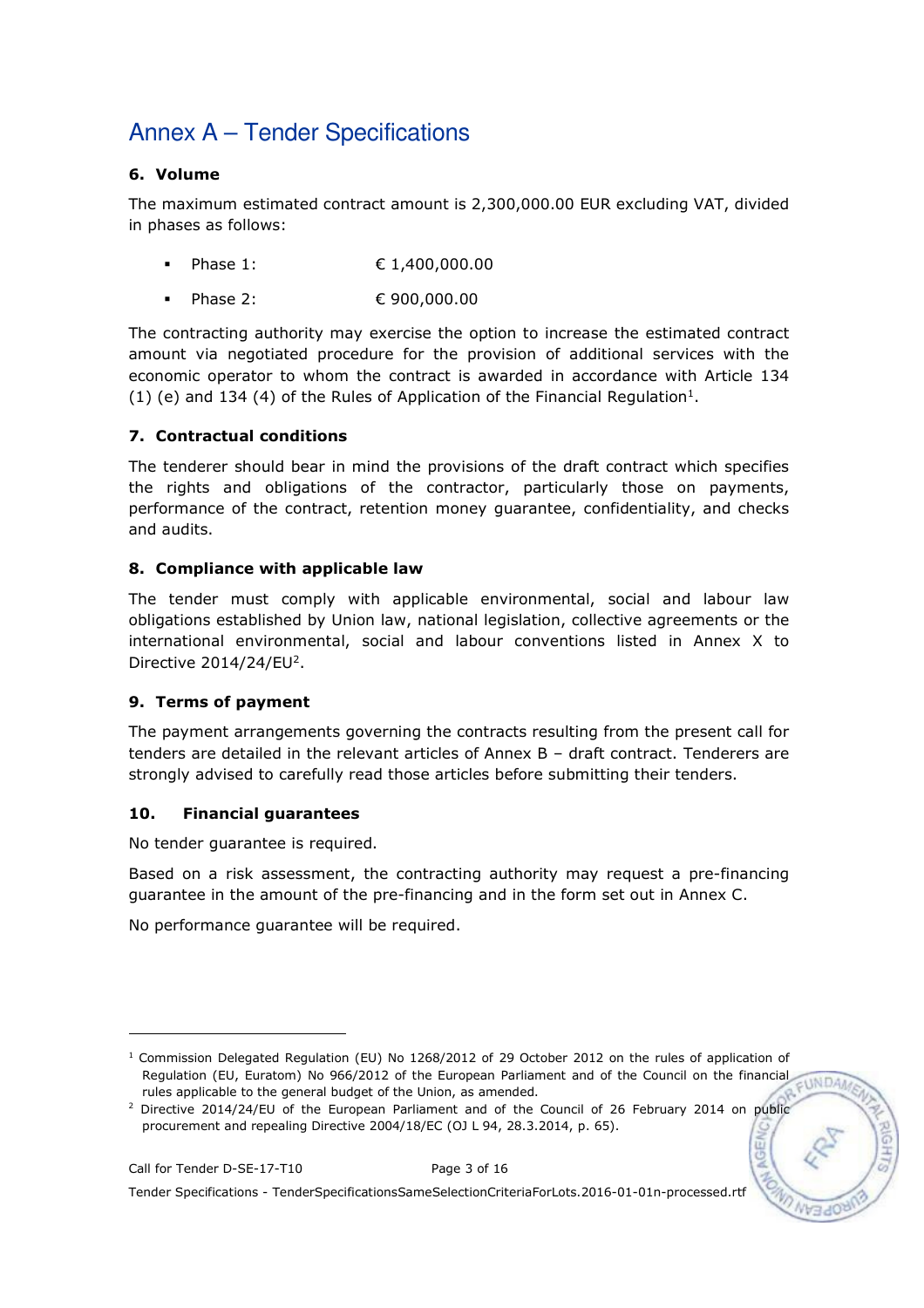### 11. Participation in the tendering procedure

Participation in this procurement procedure is open on equal terms to all natural and legal persons coming within the scope of the Treaties, as well as to international organisations.

It is also open to all natural and legal persons established in a third country which has a special agreement with the Union in the field of public procurement on the conditions laid down in that agreement<sup>3</sup>.

#### For British tenderers:

Please be aware that after the UK's withdrawal from the EU, the rules of access to EU procurement procedures of economic operators established in third countries will apply to tenderers from the UK depending on the outcome of the negotiations. In case such access is not provided by the legal provisions in force, tenderers from the UK could be rejected from the procurement procedure.

### 12. Joint tenders

A joint tender is a situation where a tender is submitted by a group of economic operators (natural or legal persons). Joint tenders may include subcontractors in addition to the members of the group. Changes in the composition of the consortium or group of companies must be expressly authorised by the contracting authority.

In case of joint tender, all members of the group assume joint and several liability towards the contracting authority for the performance of the contract as a whole, i.e. both financial and operational liability. Nevertheless, tenderers must designate one of the economic operators as a single point of contact (the leader) for the contracting authority for administrative and financial aspects as well as operational management of the contract.

All members of the consortium or group of companies must provide a declaration on honour on exclusion and selection criteria duly dated and signed by an authorised representative.

After the award, the contracting authority will sign the contract either with all members of the group, or with the leader on behalf of all members of the group, authorised by the other members via powers of attorney.

Joint tenders will be assessed as follows as regards the exclusion and selection criteria:

- The exclusion criteria will be assessed in relation to each economic operator individually.
- The selection criteria for economic and financial capacity will be assessed in relation to each economic operator individually. However, economic and financial criteria that shall be achieved above a certain minimum threshold (as specified in

Tender Specifications - TenderSpecificationsSameSelectionCriteriaForLots.2016-01-01n-processed.rtf

 3 Please note that the European Union Agency for Fundamental Rights is not part of the Agreement on Government Procurement (GPA) concluded within the World Trade Organisation. Therefore, the Agency's procurement procedures are not open to tenderers from GPA countries.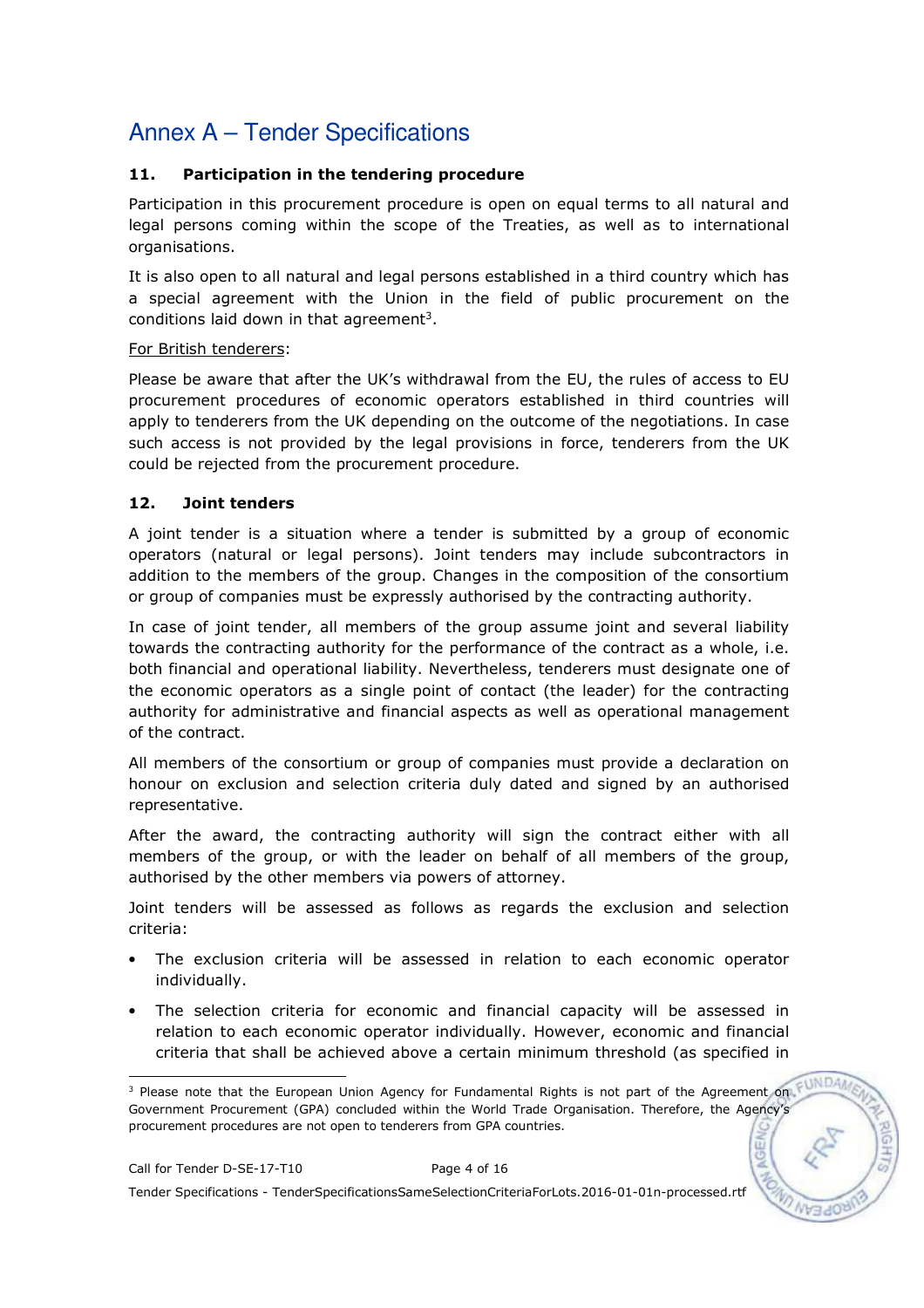the selection criteria mentioned below) will be assessed in relation to the consortium or group of companies as a whole.

The selection criteria for technical and professional capacity will be assessed in relation to the consortium or group of companies as a whole.

#### 13. Subcontracting

Subcontracting is permitted but the contractor will retain full liability towards the contracting authority for performance of the contract as a whole. During contract performance, the change of any subcontractor identified in the tender or additional subcontracting will be subject to prior written approval of the contracting authority.

Any intention to subcontract part of the contract must be clearly stated by the tenderer in Annex C. Tenderers must indicate the maximum percentage of the contract they intend to subcontract and the identity of those subcontractors they intend to work with.

For each subcontractor identified in the tender, tenderers must provide a Letter of Intent signed by the subcontractor stating their unambiguous undertaking to collaborate with the tenderer.

Offers involving subcontracting will be assessed as follows:

- The exclusion criteria of all identified subcontractors whose intended share of the contract is above 10% will be assessed. The declaration on honour on exclusion criteria and selection criteria included in Annex C, duly signed and dated, stating that the subcontractor is not in one of the exclusion situations, must be provided by each identified subcontractor.
- Where the tenderer relies on the economic, financial, technical and professional capacity of the identified subcontractor(s) to meet the selection criteria, subcontractors shall be treated as if they were partners in a consortium or a group of companies for the purposes of the evaluation of the selection criteria, and therefore, they shall provide proof of economic, financial, technical and professional capacity as well.
- Subcontractor(s) should select the 'N/A' option in their individual declaration when the tenderer does not rely on their economic, financial, technical and professional capacity.

Tenderers must inform the subcontractor(s) and include in their Letter of Intent that the provisions referring to checks and audits included in the Draft Contract (Annex B) may be applied to them.

Once the contract has been signed, the provisions regarding subcontracting included in the Draft Contract will apply. The contracting authority retains the right to approve or reject the proposed subcontractors.

If the tender includes subcontracting, it is recommended that contractual  $E$ WDA arrangements with subcontractors include mediation as a method of dispute resolution.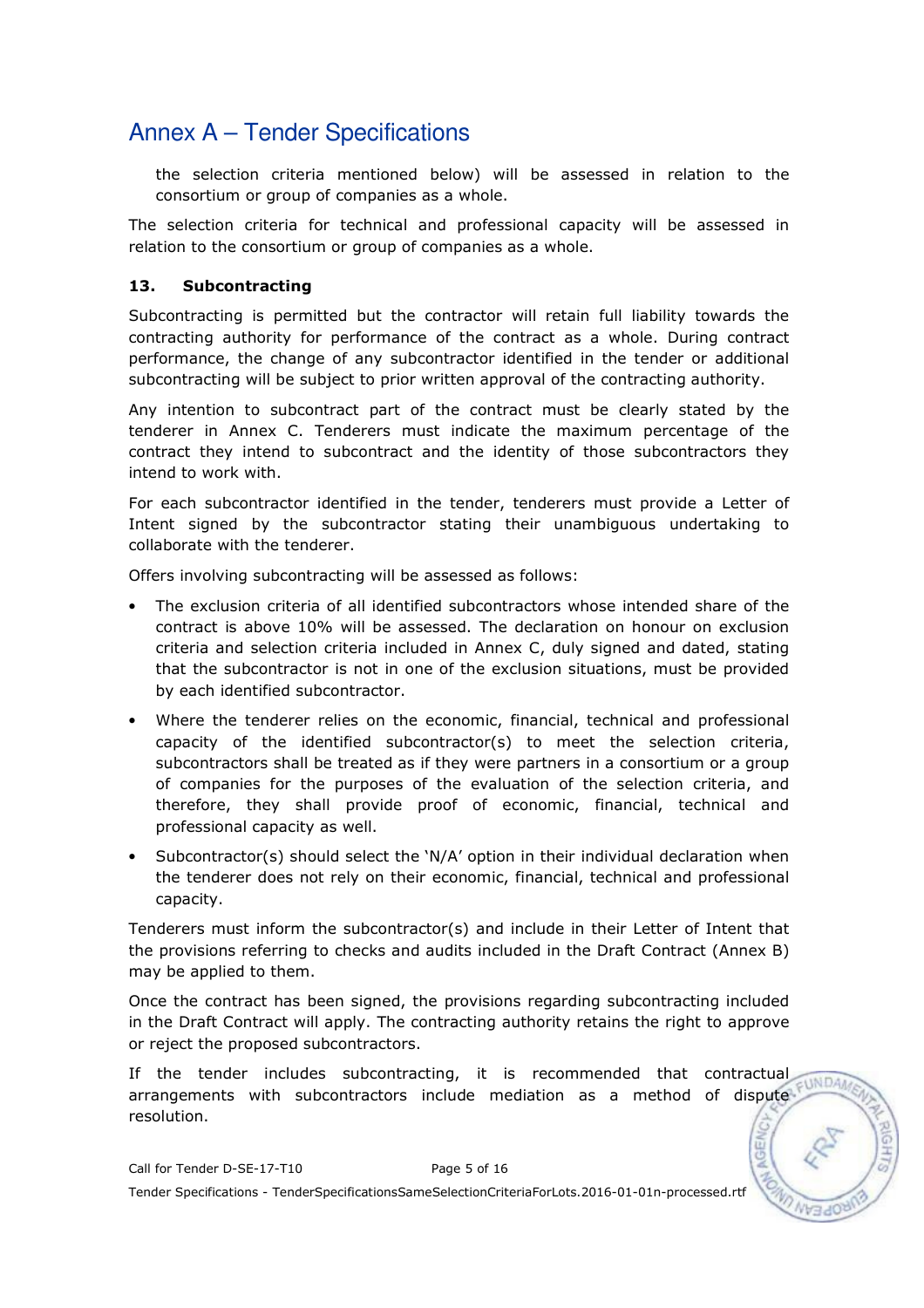### 14. Visits to premises

A visit to the premises is not foreseen.

### 15. Date and place of opening of the tenders

Tenders will be opened at 10:30 hrs on 05/12/2017 at the contracting authority's address. An authorised representative of each tenderer may attend the opening of the bids. Companies wishing to attend are requested to notify their intention by sending a fax or e-mail at least three (3) working days in advance to the fax or e-mail. This notification must be signed by an authorised officer of the tenderer and specify the name of the person who will attend the opening of the bids on the tenderers behalf.

### 16. Contacts between the tenderer and the contracting authority

In principle, no contact is permitted between the contracting authority and the tenderers during the tendering procedure.

However, in exceptional circumstances contact may be made on the tenderers initiative before the final date for the submission of bids, in order (and only for this reason) to clarify the nature of the contract.

Such requests for further information may be made by fax, e-mail or to the address below:

> European Union Agency for Fundamental Rights Invitation to tender No: D-SE-17-T10 Administration Schwarzenbergplatz 11 Vienna 1040 – Austria Fax: +43 (0) 150 31 382 ; e-mail: procurement@fra.europa.eu

The contracting authority is not bound to reply to requests for additional information provided less than six working days before the date of receipt of tenders. The answers to the requests for additional information will be posted on http://fra.europa.eu/en/about-fra/procurement. The website will be updated regularly and it is the tenderers' responsibility to check for updates and modifications during the tendering period.

Similarly, contact may in exceptional circumstances be made on the contracting authority's initiative:

- a. before the final date for the submission of bids, in order to inform interested parties of an error, a lack of precision, an omission or any other material shortcoming in the drawing up of the documents of the invitation to tender; or
- b. after the opening of bids, where a bid requires clarification or in order to correct material errors made in drawing up a bid.

Please note that in any event such contact may not result in a modification of the  $-1$ INDA terms of the bid.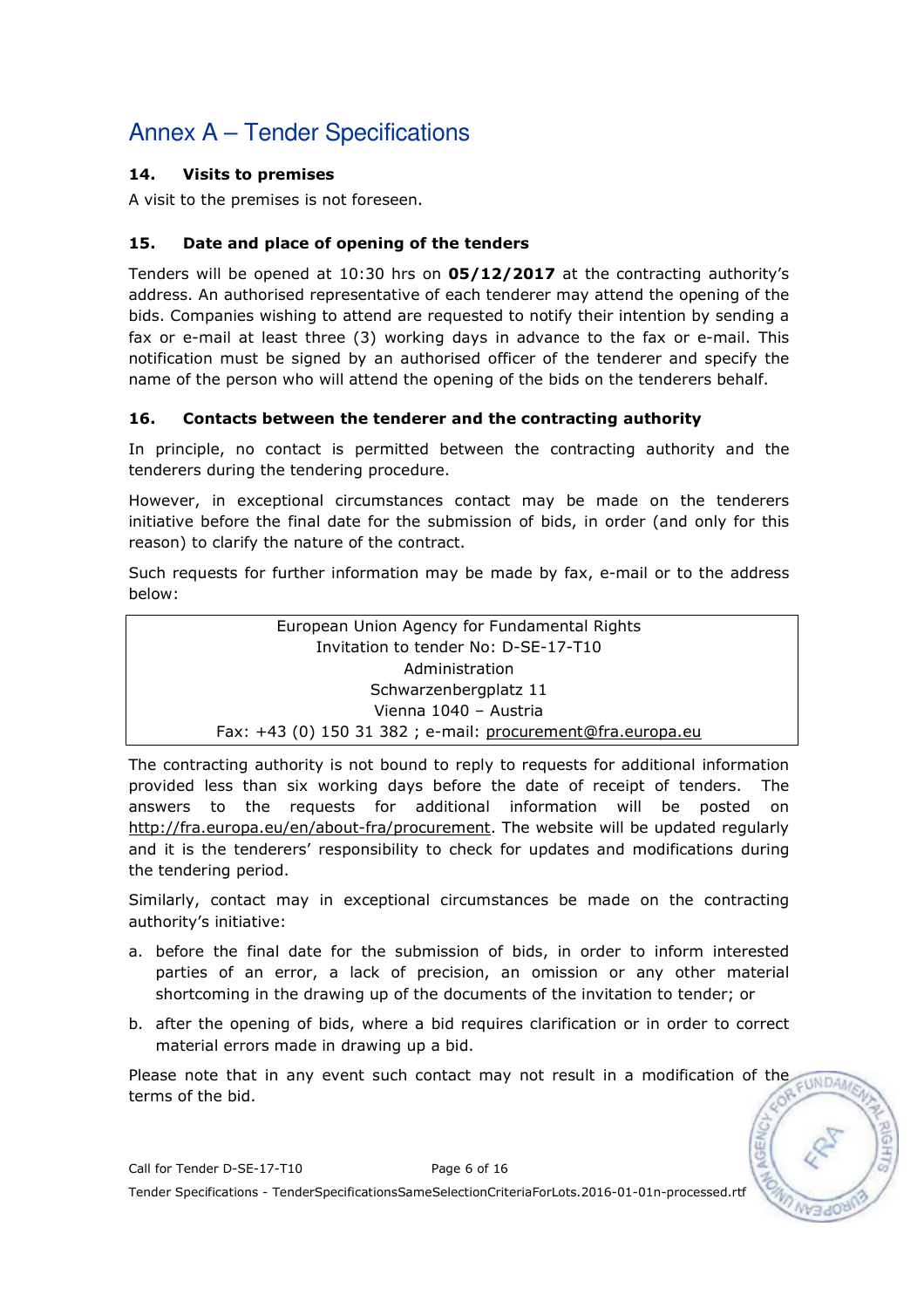### 17. Alteration or withdrawal of tenders

Tenderers may alter or withdraw their tenders by written notification prior to the deadline for submission of tenders. No tender may be altered after the deadline for submission. Withdrawals must be unconditional and will end all participation in the tender procedure.

Any such notification of alteration or withdrawal must be prepared and submitted in accordance with the instructions on how to submit tenders included in the Invitation to tender, and the envelope must also be marked with "alteration" or "withdrawal" as appropriate.

### 18. Variants

Variant solutions are not allowed and will not be taken into consideration.

### 19. Evaluation and award

The evaluation is based solely on the information provided in the submitted tender. It involves the following:

- phase I: verification of non-exclusion of tenderers on the basis of the exclusion criteria
- phase II: selection of tenderers on the basis of compliance with the selection criteria
- phase III: verification of compliance with the minimum requirements set out in Annex A.1 Technical Specification and evaluation of tenders on the basis of the award criteria
- phase IV: contract award on the basis of the award method

The contracting authority may reject abnormally low tenders, in particular if it established that the tenderer or a subcontractor does not comply with applicable obligations in the fields of environmental, social and labour law.

The tenders will be assessed in the order indicated above. Only tenders meeting the requirements of one step will pass on to the next step.

### 19.1 Verification of non-exclusion (Phase I)

All tenderers must provide a declaration of honour on exclusion criteria and selection criteria (see Annex C), signed and dated by an authorised representative, stating that they are not in one of the situations of exclusion listed in that declaration of honour.

The successful tenderer must provide the documents mentioned as supporting evidence in the declaration on honour (including exclusion and selection criteria) before signature of the contract and within a deadline given by the contracting authority. This requirement applies to each member of the group in case of joint tender and to all subcontractors whose share of the contract is above 10 % and whose capacity is necessary to fulfil the selection criteria.

 $-11NDA$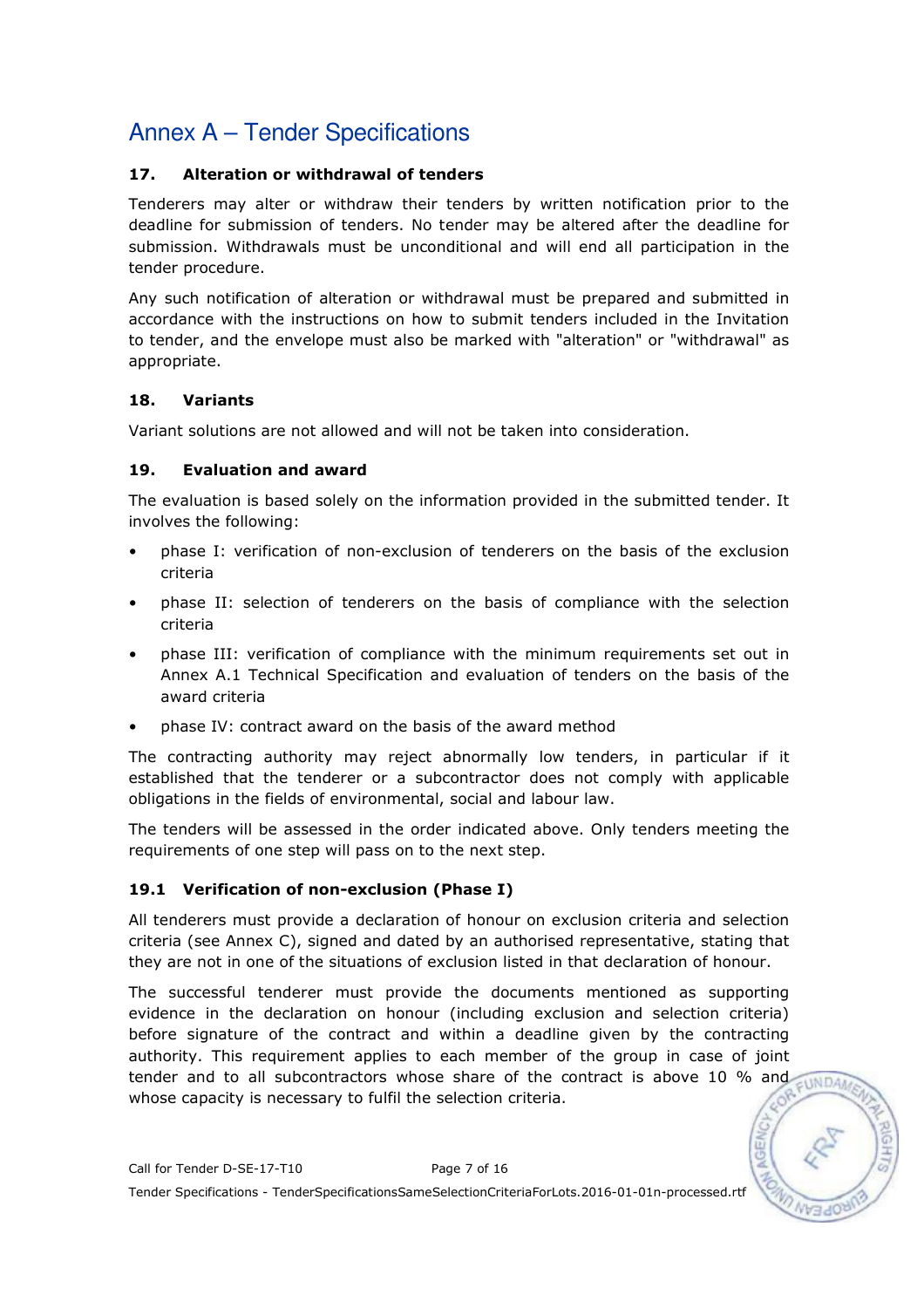The obligation to submit supporting evidence does not apply to international organisations.

The successful tenderer (or a member of the group in case of joint tender, or a subcontractor) will not be required to submit the documentary evidence if it has already been submitted for another procurement procedure and provided the documents were issued not more than one year before the date of their request by the contracting authority and are still valid at that date. In such cases, the successful tenderer must declare on its honour that the documentary evidence has already been provided in a previous procurement procedure, indicate the reference of the procedure and confirm that there has been no change in its situation. If a specific document can be accessed by the contracting authority on a national database free of charge, the successful tenderer (or a member of the group in case of joint tender, or a subcontractor) will need to include the link to the source and will not be required to submit the document.

#### 19.2 Selection of tenders on the basis of compliance with selection criteria – Phase II

The aim of this phase is to assess if tenderers have sufficient economic and financial capacity and sufficient technical and professional capacity to perform the contract.

### 19.2.1 Economic and financial capacity

Tenderers must have the necessary economic and financial capacity to perform this contract until its end. In order to prove their capacity, tenderers must comply with the following selection criteria:

(a) Copy of the financial statements (balance sheets, and profit and loss accounts) for the last two (2) financial years for which accounts have been closed.In case of a consortium, each consortium member shall present their own financial statements.

(b) A statement of the annual average turnover for the last two (2) financial years for which accounts have been closed. The minimum average annual turnover of the tenderer shall be of 2,700,000.00 EUR. In case of a consortium, the annual average turnover for each of the partners shall be presented. The sum of the annual average turnovers of each partner will be taken into account to reach the minimum annual average turnover of 2,700,000.00 EUR.

If, for some exceptional reason which the contracting authority considers justified, a tenderer is unable to provide one or other of the above documents, it may prove its economic and financial capacity by any other document which the contracting authority considers appropriate. In any case, the contracting authority must at least be notified of the exceptional reason and its justification. The contracting authority reserves the right to request any other document enabling it to verify the tenderer's economic and financial capacity.

An economic operator may, where appropriate and for a particular contract, rely on the economic and financial capacities of other entities, regardless of the legal nature of the links it has with them. It must in that case prove to the contracting authority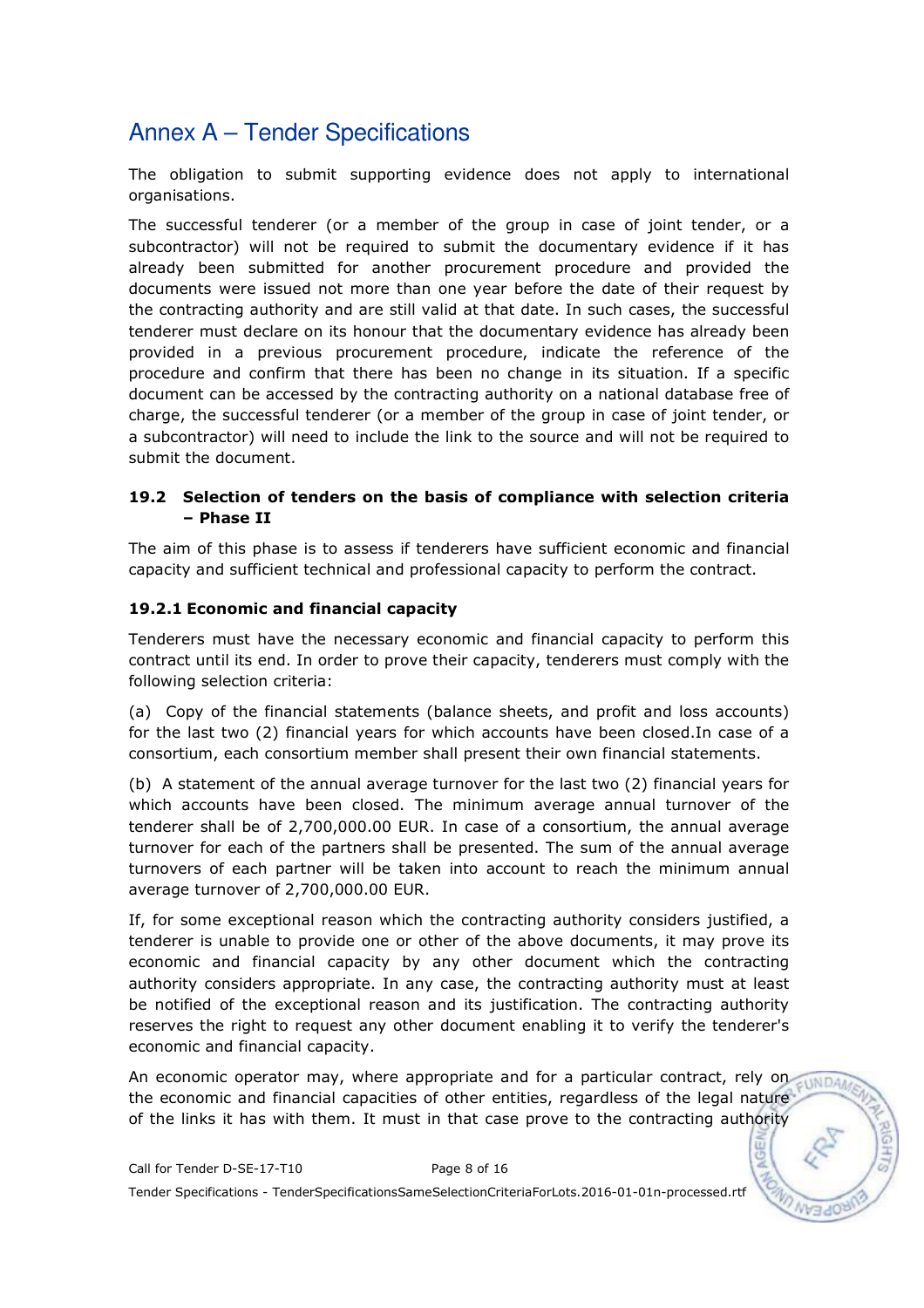that it will have at its disposal the resources necessary for the performance of the contract, for example by producing a commitment by those entities to that effect. In that case, the contracting authority may require that the economic operator and the entities referred to above are jointly liable for the performance of the contract.

### 19.2.2 Technical and professional capacity

Tenderers (in case of a joint tender the combined capacity of all members of the group and identified subcontractors) must comply with the criteria listed below:

(a) The educational and professional qualifications, skills, experience and expertise of the persons responsible for the performance of the contract.

Tenderers are requested to include the CVs in Europass format and signed selection grids of **at least** the following profiles described in Section 8 of Annex A.1 - Technical Specifications:

- One (1) Project Coordinator
- One (1) Senior Survey Expert
- One (1) Senior Sampling and Weighting Expert
- One (1) National Survey Expert for each of the six (6) EU Member State where the survey will be carried out.

A different National Survey Expert shall be assigned to each of the countries where the survey will be carried out.

The proposed CVs must possess the minimum educational and professional requirements stated in Section 8 of Annex A.1 - Technical Specifications.

(b) A list of the principal services provided and supplies delivered in the past ten (10) years, with the sums, dates and clients, public or private. Tenderers are required to prove that they have performed at least two (2) multi-country surveys of an amount, nature or scope similar to the services to be carried out under this contract in the last ten (10) years.

An economic operator may, where appropriate and for a particular contract, rely on the technical and professional capacities of other entities, regardless of the legal nature of the links it has with them. It must in that case prove to the contracting authority that it will have at its disposal the resources necessary for the performance of the contract, for example by producing a commitment by those entities to that effect.

An economic operator may only rely on the capacities of other entities where the latter will perform the works or services for which these capacities are required.

### 20. Assessment of tenders – Phase III

The aim of this phase is to verify the compliance of the tenders with the minimum requirements set out in Annex A.1 Technical Specifications and to evaluate, from the FUND technical and the financial points of view the offers submitted by the tenderers.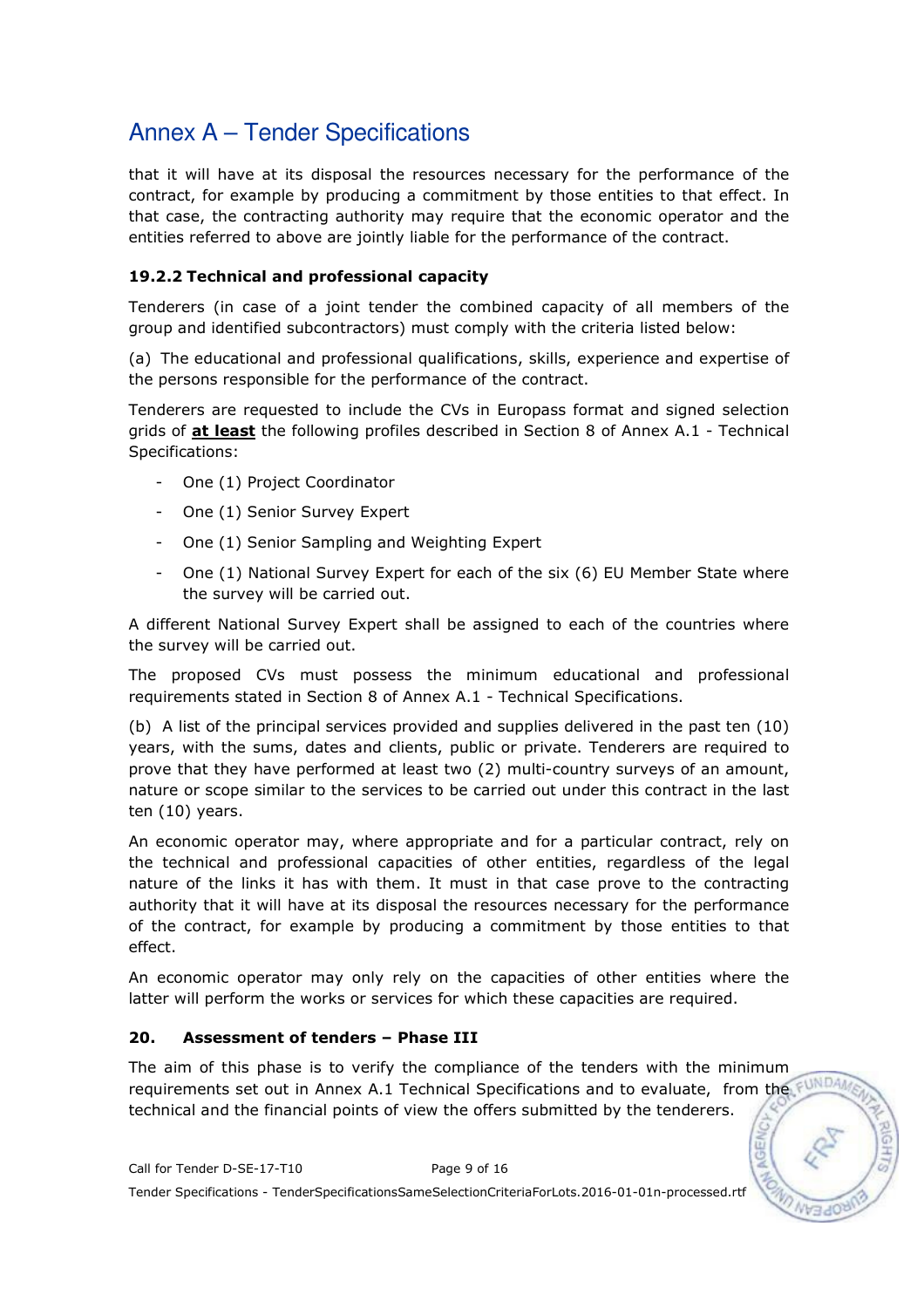### 20.1 Verification of compliance with the minimum requirements set out in Annex A.1 Technical Specifications.

In their technical offers, tenderers must show compliance with the minimum requirements set out in section 10 of Annex A.1 Technical Specifications. Compliance with these minimum requirements will be assessed. Offers deviating from the minimum requirements or not covering all the minimum requirements may be rejected on the basis of non-compliance and will not be evaluated further

#### 20.2 Technical evaluation

 The quality of the tender will be evaluated based on the following criteria and their corresponding weightings. In their technical proposals, tenders must include all the information required by the contracting authority to evaluate their tenders, as described below:

| (a) Project Management<br>(a.1) Work programme<br>The tenderer shall describe in their technical offer with particular<br>attention to the preparatory work,<br>background research<br>and<br>development of survey strategies:<br>- how they will implement the key stages of the project, their duration<br>and milestones according to Annex A.1 -Technical Specifications;<br>- what measures they will take to ensure the quality and meet the<br>deadlines for milestones in all stages of the project in each country;<br>- what measures they will take to mitigate risks associated with the<br>implementation of the project activities.<br>(a.2) Organisation of the project team<br>The tenderer shall describe in their technical offer:<br>- What is the composition of the proposed project team outlining each<br>team members' expertise, the balance of skills and competences;<br>- How they will allocate roles and responsibilities for project activities in<br>each Member State, as described in sections 4 and 5 of Annex A.1 -<br>Technical Specifications; please include an indication of the time (in<br>working days) that each team member will devote to the different<br>survey activities;<br>- What will be the organisational structure of the proposed project<br>team; | Weighting in %<br>Technical Award criteria/sub-criteria |  |
|--------------------------------------------------------------------------------------------------------------------------------------------------------------------------------------------------------------------------------------------------------------------------------------------------------------------------------------------------------------------------------------------------------------------------------------------------------------------------------------------------------------------------------------------------------------------------------------------------------------------------------------------------------------------------------------------------------------------------------------------------------------------------------------------------------------------------------------------------------------------------------------------------------------------------------------------------------------------------------------------------------------------------------------------------------------------------------------------------------------------------------------------------------------------------------------------------------------------------------------------------------------------------------------------------------------|---------------------------------------------------------|--|
|                                                                                                                                                                                                                                                                                                                                                                                                                                                                                                                                                                                                                                                                                                                                                                                                                                                                                                                                                                                                                                                                                                                                                                                                                                                                                                              | 25                                                      |  |
|                                                                                                                                                                                                                                                                                                                                                                                                                                                                                                                                                                                                                                                                                                                                                                                                                                                                                                                                                                                                                                                                                                                                                                                                                                                                                                              | 60                                                      |  |
|                                                                                                                                                                                                                                                                                                                                                                                                                                                                                                                                                                                                                                                                                                                                                                                                                                                                                                                                                                                                                                                                                                                                                                                                                                                                                                              |                                                         |  |
|                                                                                                                                                                                                                                                                                                                                                                                                                                                                                                                                                                                                                                                                                                                                                                                                                                                                                                                                                                                                                                                                                                                                                                                                                                                                                                              |                                                         |  |
|                                                                                                                                                                                                                                                                                                                                                                                                                                                                                                                                                                                                                                                                                                                                                                                                                                                                                                                                                                                                                                                                                                                                                                                                                                                                                                              |                                                         |  |
|                                                                                                                                                                                                                                                                                                                                                                                                                                                                                                                                                                                                                                                                                                                                                                                                                                                                                                                                                                                                                                                                                                                                                                                                                                                                                                              |                                                         |  |
|                                                                                                                                                                                                                                                                                                                                                                                                                                                                                                                                                                                                                                                                                                                                                                                                                                                                                                                                                                                                                                                                                                                                                                                                                                                                                                              | 40                                                      |  |
|                                                                                                                                                                                                                                                                                                                                                                                                                                                                                                                                                                                                                                                                                                                                                                                                                                                                                                                                                                                                                                                                                                                                                                                                                                                                                                              |                                                         |  |
|                                                                                                                                                                                                                                                                                                                                                                                                                                                                                                                                                                                                                                                                                                                                                                                                                                                                                                                                                                                                                                                                                                                                                                                                                                                                                                              |                                                         |  |
|                                                                                                                                                                                                                                                                                                                                                                                                                                                                                                                                                                                                                                                                                                                                                                                                                                                                                                                                                                                                                                                                                                                                                                                                                                                                                                              |                                                         |  |
|                                                                                                                                                                                                                                                                                                                                                                                                                                                                                                                                                                                                                                                                                                                                                                                                                                                                                                                                                                                                                                                                                                                                                                                                                                                                                                              |                                                         |  |
| - How the project team members will communicate effectively to ensure<br>coordination of the work across all Member States, where the project<br>will be implemented, and with FRA.                                                                                                                                                                                                                                                                                                                                                                                                                                                                                                                                                                                                                                                                                                                                                                                                                                                                                                                                                                                                                                                                                                                          |                                                         |  |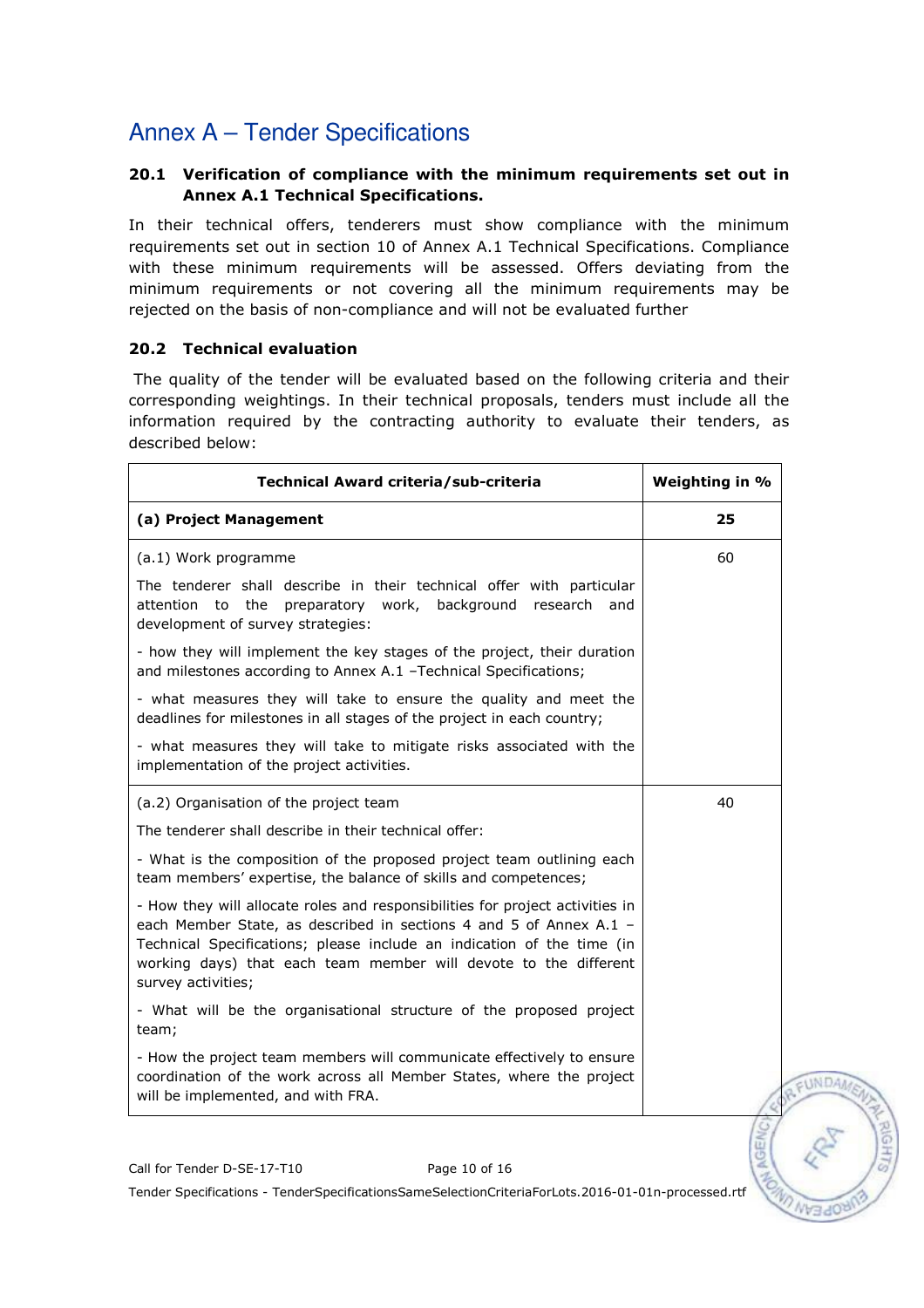| (b) Project Methodology                                                                                                                                                                                                                                                                                                                                                                                                                                                                                                 | 75 |
|-------------------------------------------------------------------------------------------------------------------------------------------------------------------------------------------------------------------------------------------------------------------------------------------------------------------------------------------------------------------------------------------------------------------------------------------------------------------------------------------------------------------------|----|
| (b.1) Background reasearch and consultation with stakeholders                                                                                                                                                                                                                                                                                                                                                                                                                                                           | 20 |
| The tenderer shall describe in their technical offer:                                                                                                                                                                                                                                                                                                                                                                                                                                                                   |    |
| - How they will conduct background research in order to map the target<br>population comprehensively taking into account its diversity;                                                                                                                                                                                                                                                                                                                                                                                 |    |
| - Steps and approaches they will take to consult with national experts<br>and communities;                                                                                                                                                                                                                                                                                                                                                                                                                              |    |
| - How the outcome of the background research will be linked to the<br>subsequent project activities.                                                                                                                                                                                                                                                                                                                                                                                                                    |    |
| (b.2) Sampling and survey design                                                                                                                                                                                                                                                                                                                                                                                                                                                                                        | 30 |
| The tenderer shall describe in their technical offer:                                                                                                                                                                                                                                                                                                                                                                                                                                                                   |    |
| - How they will select and propose specific sampling approaches and<br>survey strategies to FRA for each survey country aiming for national<br>coverage of the target population and representativeness of the sample,<br>as well as comparability between countries (tenderers should consult<br>Table 4 in Annex A.1 - Technical Specifications with indicative net<br>sample sizes per country and take into account optimal allocation of<br>sample sizes in Activity 3 Annex A.1 - Technical Specifications) $4$ ; |    |
| - How they will implement the sampling strategy and select                                                                                                                                                                                                                                                                                                                                                                                                                                                              |    |
| respondents;<br>- How they will develop weighting plans.                                                                                                                                                                                                                                                                                                                                                                                                                                                                |    |
|                                                                                                                                                                                                                                                                                                                                                                                                                                                                                                                         |    |
| (b.3) Survey implementation                                                                                                                                                                                                                                                                                                                                                                                                                                                                                             | 20 |
| The tenderer shall describe in their technical offer:                                                                                                                                                                                                                                                                                                                                                                                                                                                                   |    |
| - The technical infrastructure they will put in place for the survey<br>implementation, including the central management of data and data<br>quality control;                                                                                                                                                                                                                                                                                                                                                           |    |
| - The survey systems they will use explaining how quality and field<br>controls will be implemented;                                                                                                                                                                                                                                                                                                                                                                                                                    |    |
| - How they will achieve a high level of complementarity and consistency<br>between auxiliary data, metadata, paradata, and data collected through<br>the survey sample management system and during the interview; for<br>example, tenderers could use an integrated system for interviewing and<br>survey sample management;                                                                                                                                                                                           |    |
| - How they will store, handle and process any personal and sensitive<br>data, including paradata, and what measures will be applied to ensure                                                                                                                                                                                                                                                                                                                                                                           |    |

<sup>4</sup> Tenderers can receive the EU-MIDIS II questionnaire and technical report upon request for the preparation of the tender by sending an email to **procurement@fra.europa.eu**. This measure is intended to facilitate tenderers in developing a technical and financial offer. Tenderers cannot disclose or share the questionnaire or technical report in any form to any third party.

**NGEI** 

-

Tender Specifications - TenderSpecificationsSameSelectionCriteriaForLots.2016-01-01n-processed.rtf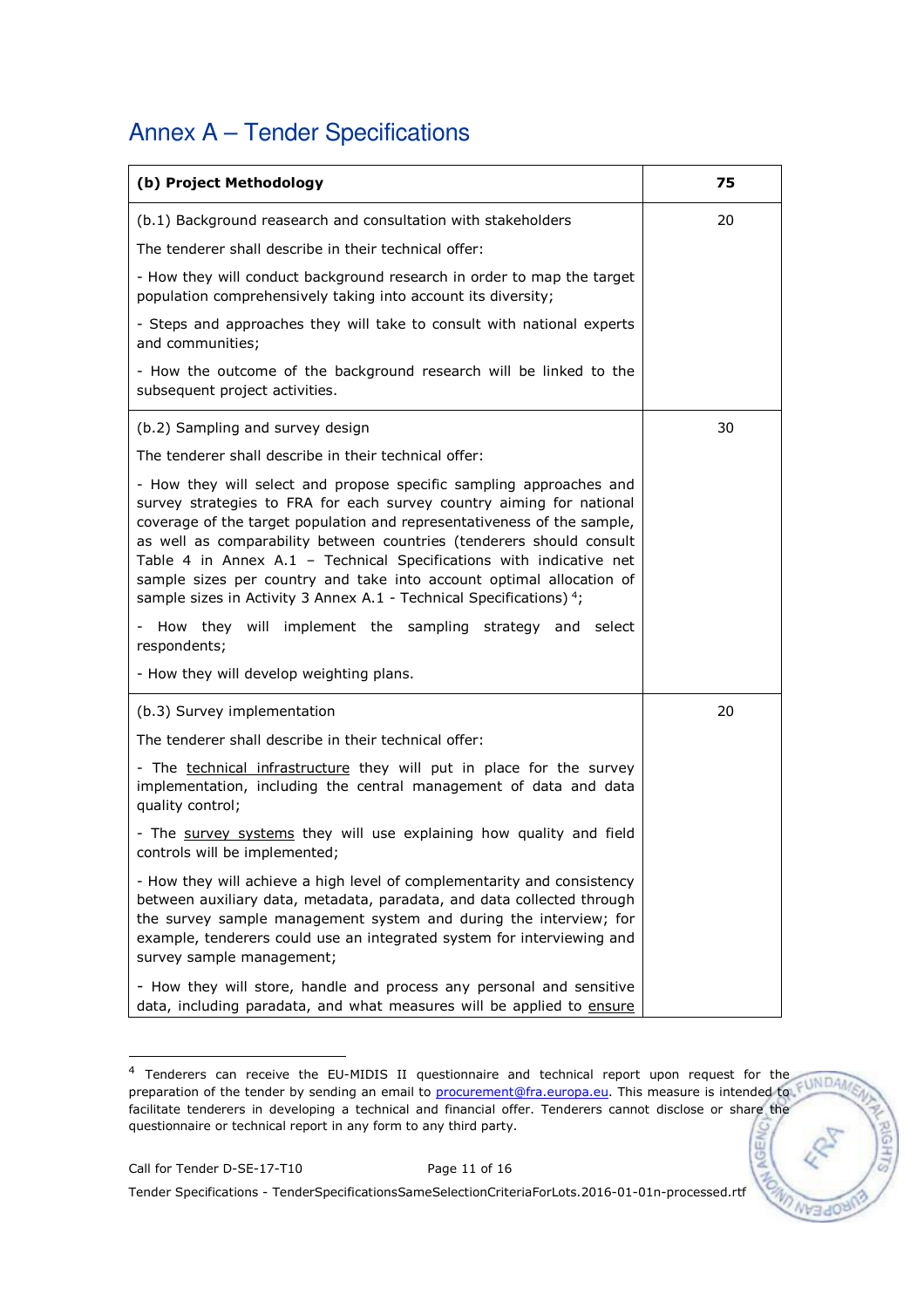| their security and compliance with data protection rules;                                                                                                                                                                                                                                                                                                                                                                                                                                                |     |
|----------------------------------------------------------------------------------------------------------------------------------------------------------------------------------------------------------------------------------------------------------------------------------------------------------------------------------------------------------------------------------------------------------------------------------------------------------------------------------------------------------|-----|
| - How the tenderer will ensure the use of the appropriate language in<br>the interviews, for example by facilitating interviewers to switch the<br>language of the interview or support the respondent to use a language<br>they understand;                                                                                                                                                                                                                                                             |     |
| - How the tenderer will recruit interviewers that allows for: (1)<br>matching with respondents in respect to Roma ethnic origin, as<br>appropriate; (2) matching other characteristics, such as gender and<br>certain language skills (bilingual); (3) using, as necessary, pairs of<br>interviewers for cultural or safety reasons;                                                                                                                                                                     |     |
| - How they will train interviewers to comply with the highest ethical<br>standards for survey research on ethnic minorities; tenderers should<br>take into account that interviewers may expect remuneration for<br>activities, such as screening and collecting of meta- and paradata;                                                                                                                                                                                                                  |     |
| - How they will ensure the cooperation of survey respondents, as well<br>as other actors, such as NGOs, assistant-interviewers, facilitators and<br>local mediators for any support they provide.                                                                                                                                                                                                                                                                                                        |     |
| (b.4) Draft quality assurance, monitoring, documentation and reporting<br>The tenderer shall describe in their technical offer:                                                                                                                                                                                                                                                                                                                                                                          | 30  |
| Their<br>quality assurance and<br>monitoring<br>plan<br>for<br>project<br>implementation, including, for example, the quality objectives, control<br>and management of documents and data (records), quality control<br>procedures for each project activity, contingency measures in case of<br>failing assumptions for survey strategies, contingency measures in case<br>of imbalanced distribution of respondents in the sample, monitoring of<br>key indicators and remedies for eventual problems. |     |
| - The technical set up of a documentation, monitoring and reporting<br>system to ensure that all data and information on project activities are<br>systematically stored and can be easily and quickly retrieved on request<br>and documented consistently.                                                                                                                                                                                                                                              |     |
| <b>TOTAL</b>                                                                                                                                                                                                                                                                                                                                                                                                                                                                                             | 100 |

For each criterion (and sub-criterion) a number of points in a range between 0 to 100 points will be given. A tender can reach a maximum of 100 points per criterion and a maximum of 100 points in total. After the application of the corresponding weightings per criterion and sub-criterion as per the grid above, tenders scoring less than 60% in the total overall points or less than 50% in the points awarded for a single criterion will be excluded from the rest of the assessment procedure.

### 20.3 Financial evaluation

#### 20.3.1 Financial award criteria

The tender with the lowest financial offer will receive 100 points in the financial sunDAM evaluation. The remaining tenders will receive lower price indicators in proportion to their prices and in accordance with the following formula:

Call for Tender D-SE-17-T10 Page 12 of 16

Tender Specifications - TenderSpecificationsSameSelectionCriteriaForLots.2016-01-01n-processed.rtf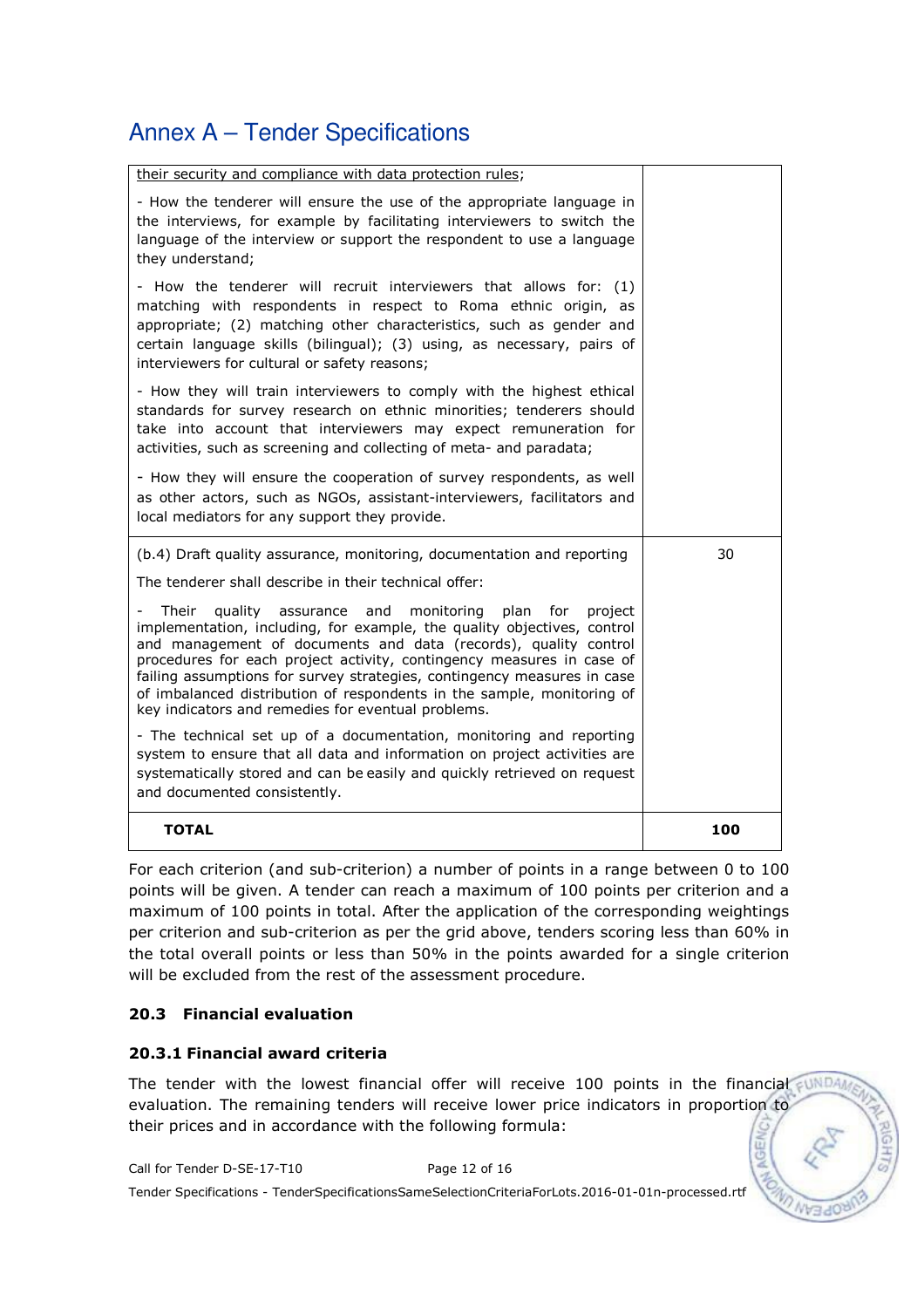financial score for tender  $X =$  (lowest price / price of tender X)  $*$  100

### 20.3.2 Information concerning prices

The financial evaluation of the offers will be based on the prices quoted by the tenderers in their financial offers. Tenderers must fill in the Financial Offer Form included in Annex C.

When filling in the Financial Offer Form, tenderers must take into consideration that prices shall be:

- expressed in euro. For tenders in countries which do not belong to the euro zone, tenderers shall quote their prices in euro and the price quoted may not be revised in line with exchange rate movements. It is for the tenderer to select an exchange rate and assume the risks or benefits deriving from any variation.
- inclusive of all costs and expenses, directly and indirectly connected with the goods and/or services to be supplied/provided and including all the charges (travel and subsistence), unless otherwise stated in the tender documents.
- free of all duties and taxes (in particular VAT). According to Articles 3 and 4 of the Protocol on the Privileges and Immunities of the European Communities, the European Union Agency for Fundamental Rights is exempt from all charges, taxes and dues, including value added tax; such charges may not therefore be included in the calculation of the price quoted; the VAT amount must be indicated separately.

Prices are fixed and not subject to revision.

### 21. Contract award – Phase IV

The contract will be awarded to the most economically advantageous tender, i.e. the tender offering the best price-quality ratio determined in accordance with the formula below quality-price ratio:

Score for tender X = (financial score of tender X  $*$  40 %) + (total quality score (out of 100) for all award criteria of tender  $X * 60 %$ 

### 22. Information to tenderers on the outcome of the tender

The contracting authority will inform tenderers of decisions reached concerning the award of the contract, including the grounds for any decision not to award a contract or to recommence the procedure.

The contracting authority will inform as soon as possible all tenderers whose tenders are rejected of the reasons for their rejection. If a written request is received, the contracting authority will inform, within not more than 15 calendar days from the date on which the written request is received, all tenderers who meet the exclusion and selection criteria, of the characteristics and relative advantages of the successful tender and the name of the tenderer to whom the contract is awarded.

However, certain details may not be disclosed where disclosure would hinder application of the law, would be contrary to public interest or would harm the

EUNDA/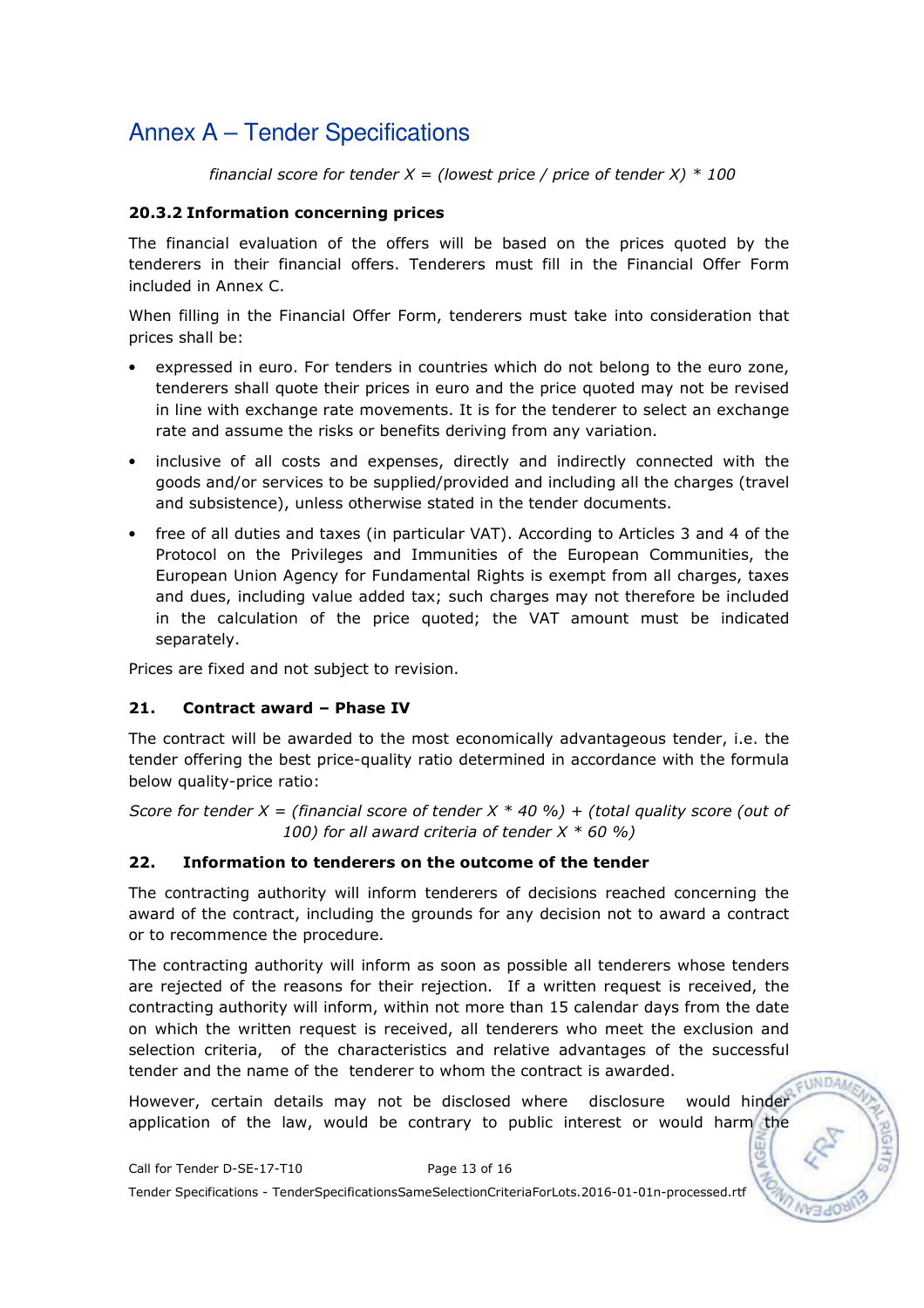legitimate commercial interests of public or private undertakings or could distort fair competition between those undertakings.

### 23. No obligation to award the contract

The tendering procedure shall not involve the contracting authority in any obligation to award the contract.

No compensation may be claimed by tenderers whose tender has not been accepted, including when the contracting authority decides not to award the contract.

### 24. Cancellation of the tender procedure

In the event of cancellation of the tender procedure, tenderers will be notified of the cancellation by the contracting authority. If the tender procedure is cancelled before the outer envelope of any tender has been opened, the unopened and sealed envelopes will be returned to the tenderers.

In no event shall the contracting authority be liable for any damages whatsoever including, without limitation, damages for loss of profits, in any way connected with the cancellation of a tender procedure even if the contracting authority has been advised of the possibility of damages.

### 25. How to submit the tender

All tenders must be presented in three parts:

### Part 1 – Administrative Proposal

In the Administrative Proposal, tenderers must include all the information and documents required by the contracting authority for the assessment of tenderers on the basis of the exclusion and selection criteria described above. For that purpose, tenderers must fill and sign the following documents using the forms included in Annex C:

### Section A: Tenderers Identification

- Tenderers identification form (administrative details). If the tenderer is a consortium or a group of companies, only the leader must fill in the form.
- Legal Entities Form, to be signed by a representative of the tenderer authorised to sign contracts with third parties. There is one form for individuals, one for private entities and one for public entities. If the tenderer is submitting a joint offer, a Legal Entities Form must be submitted by each consortium or group member. It also has to be submitted by each identified subcontractor whose intended share of the contract is above 10% of the total contract value.
- Bank Identification Form filled in and signed by an authorised representative of the tenderer and its banker. In case of a joint offer, only one of the members of the consortium or group of companies, usually the leader, must complete the FUNDA Bank Identification Form.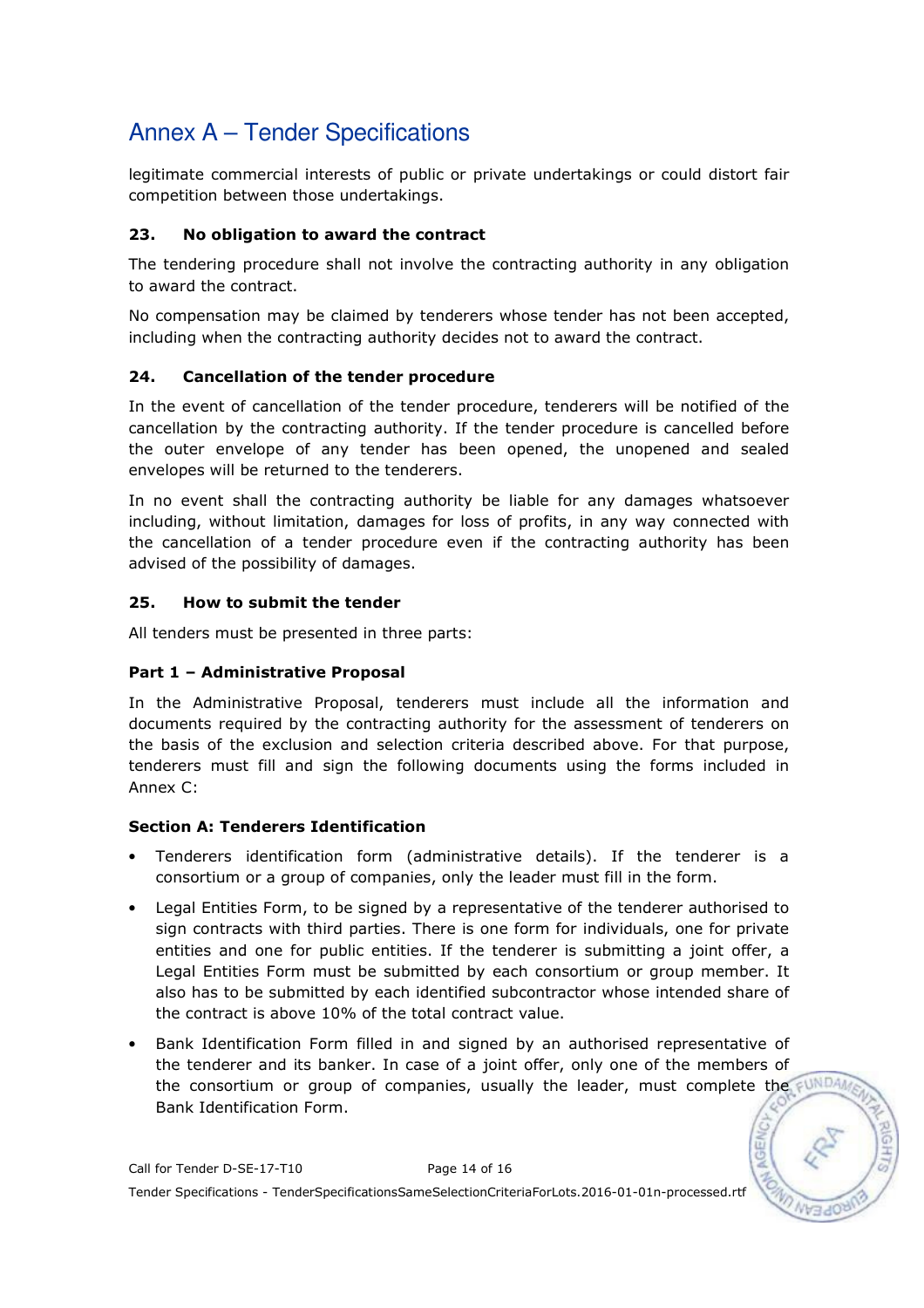- Power of Attorney (in case of joint offers). In case of a joint offer, the power of attorney has to be signed by the leader and all consortium partners, preferably in a single document.
- Statement on Subcontracting, indicating the intention of the tenderer to subcontract part of the contract and the percentage of subcontracting per identified subcontractor.
- Letter of Intent of identified subcontractors (only if the tenderer intends to subcontract part of the contract).

### Section B: Exclusion Criteria information

• Declaration of Honour with respect to the Exclusion Criteria and Absence of Conflict of Interest. To be submitted by each consortium or group member in case of joint offers and by each identified subcontractor whose intended share of the contract is above 10% of the total contract value.

### Section C: Selection Criteria (Economic and Financial capacity)

- Copy of the financial statements (balance sheets, and profit and loss accounts) for the last two (2) financial years.

-Statement on the annual average turnover for the last 2 years.

### Section D: Selection criteria (Technical and Professional Capacity)

- Educational and professional qualifications of the profiles requested in Annex A.1 Technical Specifications.

-List of principal services performed or supplies delivered in the last ten (10) years.

### Part 2 – Technical proposal

In the Technical Proposal, tenderers must include all the information required by the contracting authority for the evaluation of tenders on the basis of the technical award criteria described in the corresponding sections of these Tender Specifications. Tenderers should elaborate on all points addressed in Annex A.1 Technical Specifications in order to obtain as many points as possible. The mere repetition of mandatory requirements set out in Annex A.1, without going into details or without giving any added value, will only result in a low number of points. In addition, if certain essential points of Annex A.1 are not expressly covered by the tender, the contracting authority may decide to give a zero mark for the relevant qualitative award criteria.

The technical offer must be written with a lay person in mind. The style and presentation must, as far as is possible, be simple and clear, and free of jargon that obscures rather than promotes meaning to readers unfamiliar with it.

The technical proposal must be included in a separate envelope clearly marked as "Technical Offer". Please note that there is no specific form to present your Technical FUND. Offer. However, it should be drawn up following the instructions above.